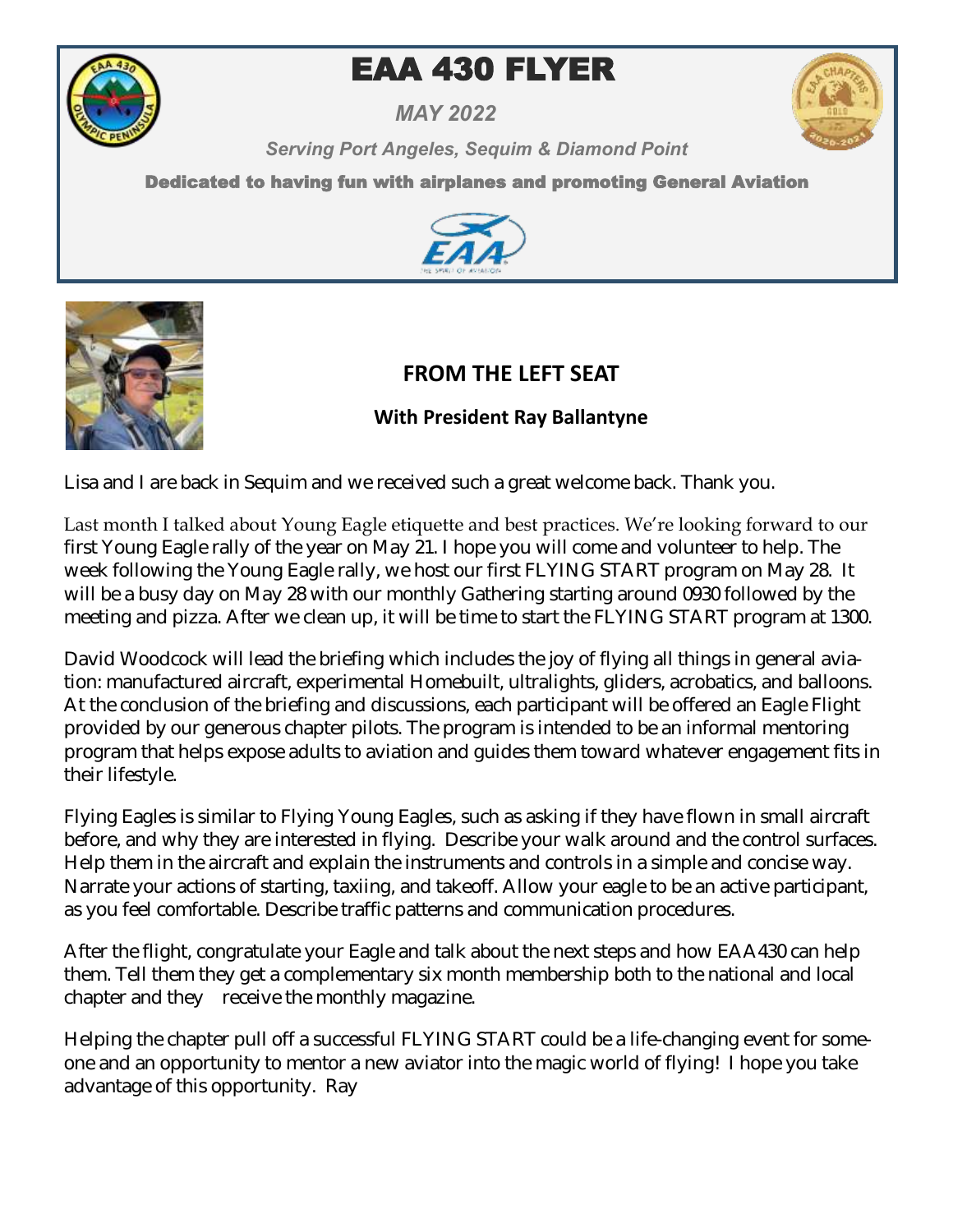| <b>IN THIS ISSUE</b>                        | Page         |
|---------------------------------------------|--------------|
| From the Left Seat (Ray Ballantyne)         | 1            |
| <b>Calendar of Events</b>                   | $\mathbf{2}$ |
| <b>April 30th Gathering</b>                 | 3            |
| <b>VMC/IMC Club (Harry Cook)</b>            | 3            |
| <b>Airport Appreciation Day (Fairchild)</b> | 4            |
| <b>Welcome New Member (Mark Long)</b>       | 5            |
| <b>Aviation From My Rocking Chair</b>       | $6 - 7$      |
| <b>April Gathering Minutes</b>              | 8-9          |
| <b>Board &amp; Directors</b>                | 10           |
|                                             |              |
|                                             |              |
|                                             |              |
|                                             |              |

**MAY & JUNE 2022 VMC/IMC Club Meeting 2nd Wednesday of the Month May 11 June 8 7 - 8 pm Mariner Cafe EAA 430 Chapter Board Meeting May 20 June 17 9:00 am Mariner Cafe** 

**YE Rally & Airport Appreciation Day May 21 10 - 2 Fairchild Airport**

#### **EAA Chapter Gathering**

**May 28 Fairchild Airport Meeting Room 9:30 - 12:00** 

**Flying Start**

**May 28 1:00 Fairchild Airport**

### **EAA Chapter Gathering**

**June 25 Sequim Valley Airport Hangar 15 9:30 - 12:00** 

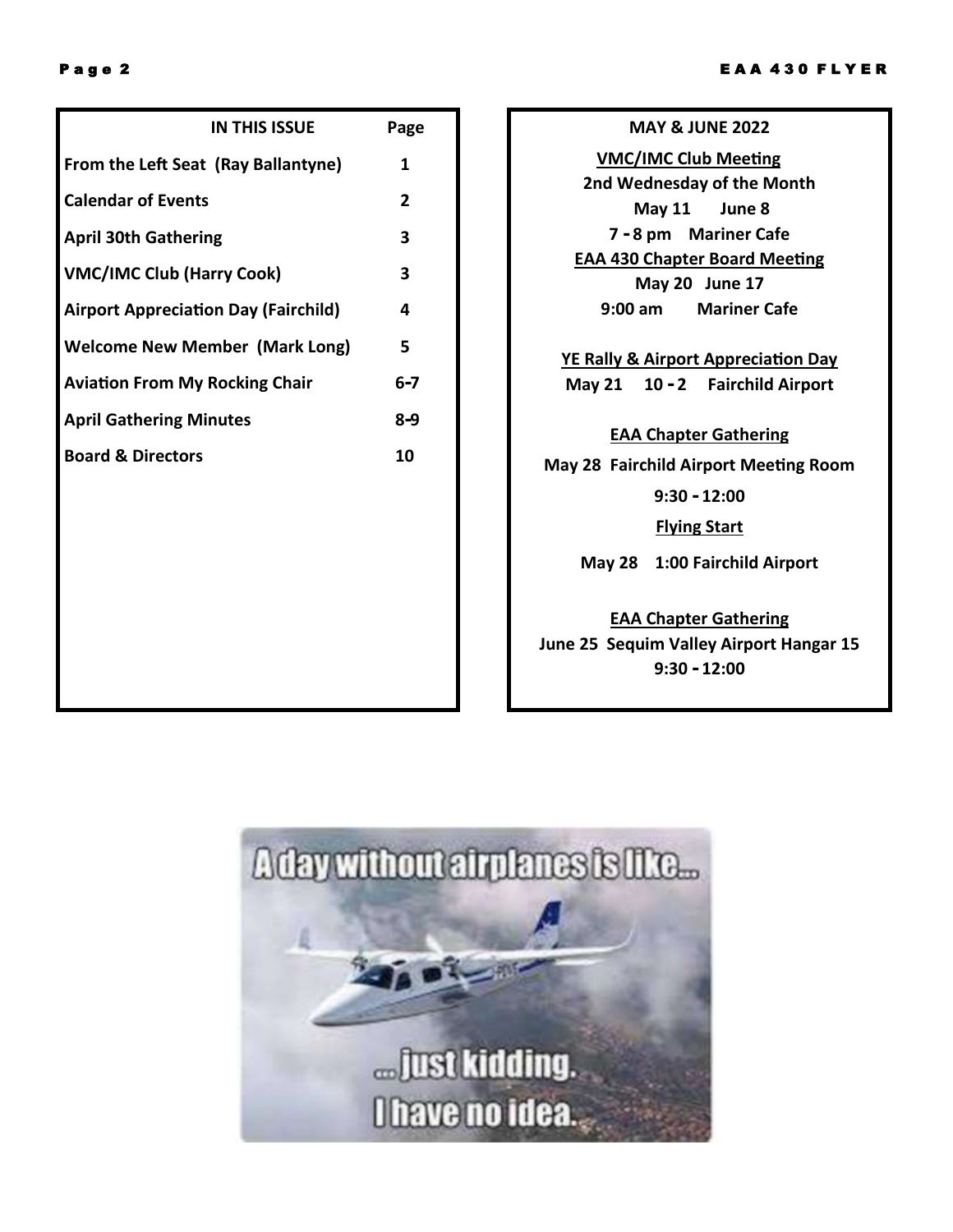## **Chapter 430 April 30th Gathering with Presenter, Dan Gase.**



# **\*\*\*Eligible for FAA Wings Credit**

**WHAT:** VMC/IMC - Meteorological Conditions (flying VFR - IFR) Discussions involving flying airplanes led by Harry Cook

**WHERE:** Mariner Café

**WHEN:** 2nd Wednesday of the month starting at 7:00 pm.

**WHO:** Anyone interested in flying is welcome to attend.

It is a great place to meet new people and have some fun.

WHY: The one-hour meetings use real-world scenarios to engage members and allow a free exchange of information that improves awareness and skills. Designed to provide organized "hangar flying" focused on building proficiency in VFR & IFR flying. We hope to create a community of aviators willing to share practical knowledge, nurture communication, improve safety and build proficiency.

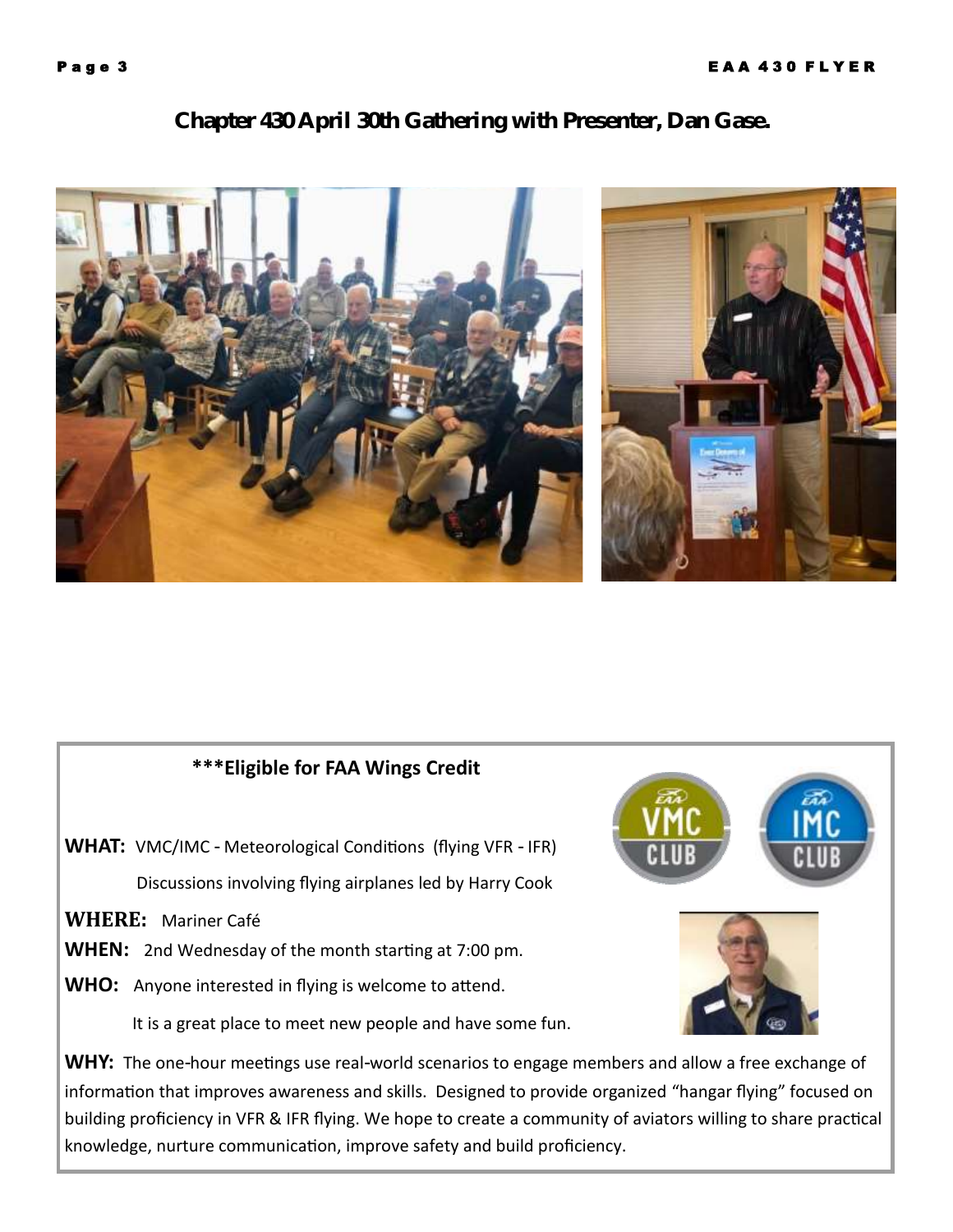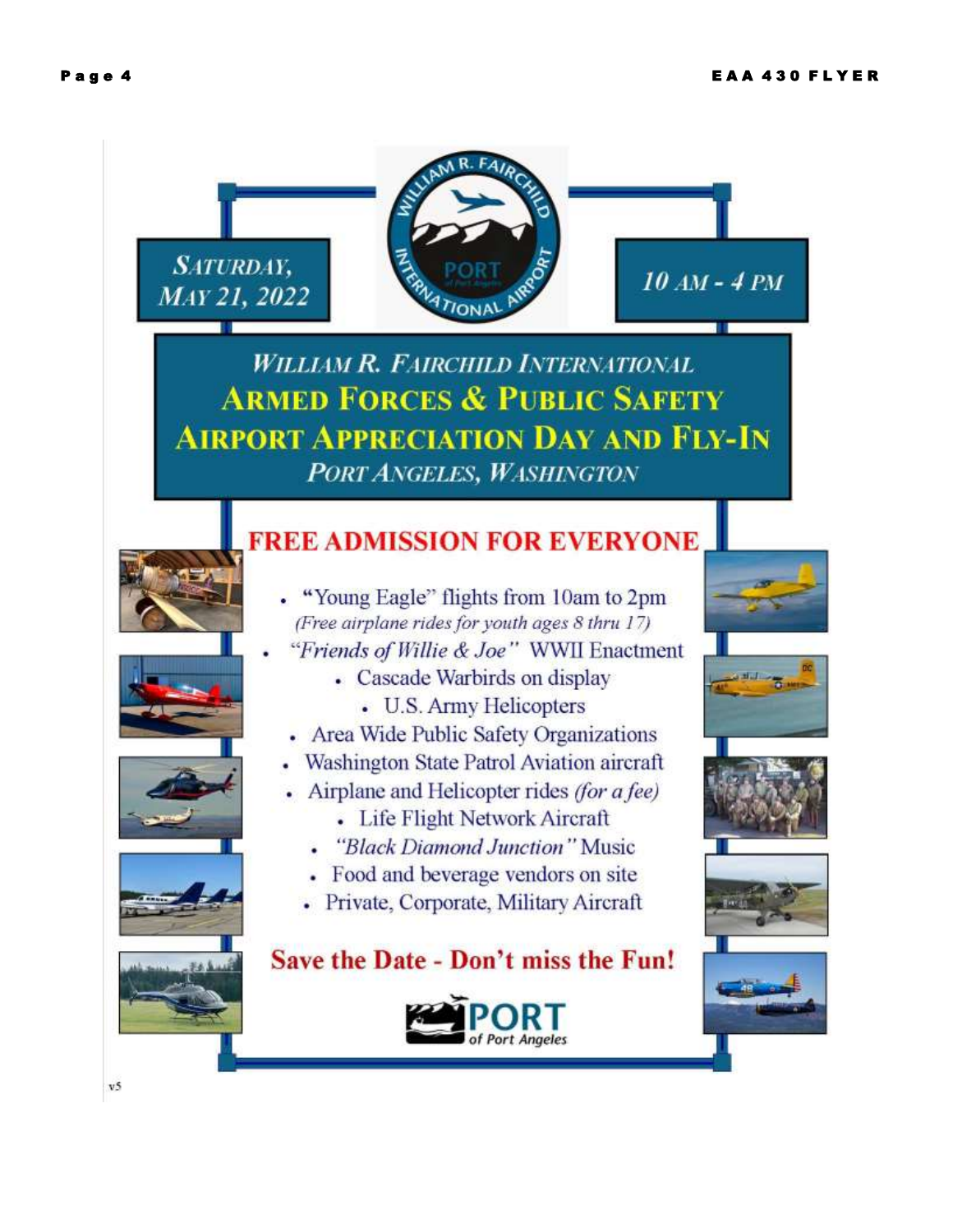#### **WELCOME NEW MEMBER, MARK LONG**



I became interested in airplanes in high school. I lived in Maine for 20 years, where I built my Sea Ray, with the help of EAA Chapter 87. The plane was first flown in 2012 and is the plane I currently fly out of Blue Ribbon Farms, WN29, where I have lived for the past 3-4 years.

I've been a line pilot, flying a Global 6000 for NetJets, for 20 years. I have an ATP rating.

Skiing, camping and traveling are a few of my favorite past times.



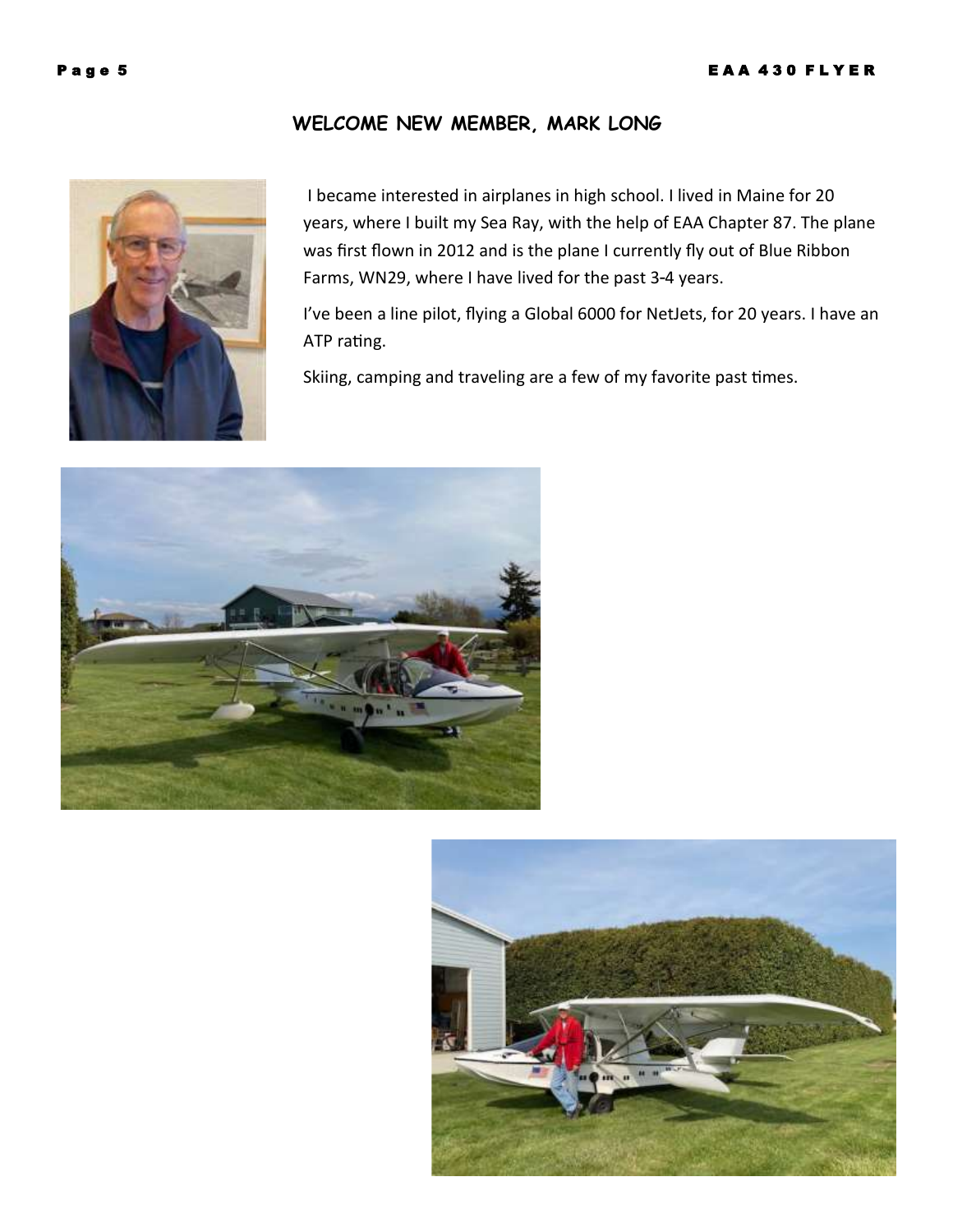

#### **Aviation From My Rocking Chair**

#### **By Rick Vaux**

### **What, Another Instrument Column?**

 For all the wonderful new digital panels available now, there are still a lot of "Steam Gauges" around, and these need handling and testing from time to time. This month, with the help of Mr. Ron Rucker and "Aircraft Maintenance Technology," I'd like to cover some handling and testing precautions for aircraft instruments.

 Remember the first time you looked at an aircraft instrument panel and wondered what all those gauges were used for? And after you knew how they worked, were you amazed at how reliable they could he? I was too. Starting with gyros, let's see if we can keep them in operation, even if the TV sets go dim.

#### **Gyros:**

(1) A large percentage of problems are caused by shipping/handling accidents or contaminates in the component. A very small drop of only 1/4" onto a hard surface approximates 2G. 6G will damage most modern gyros. The term "Handle like eggs" comes to mind.

(2) For vacuum gyros, keep all system and gyro filters clean.

(3) Don't plumb vacuum gyros in series. This reduces pressure to all units in the system.

(4) Don't automatically lubricate fittings on vacuum gyros. The reduced friction may lead to over torquing, with damage to fittings or backplate ports.

(5) Plug all ports when shipping. This will reduce the possibility of damage or contamination within the instrument.

(6) Always allow gyros to 'spin down' and stop before handling. This will prevent damage to bearings and gimbals due to tumbling. Note: Modern gyros have a bank limit of approx. 100-110 degrees and a pitch limit of approx. 60-70 degrees before they will tumble (Non-aerobatic).

(7) When gyros have not been used for a couple of months, or have been in storage, power them up for 30 minutes to allow bearings to be exercised and lubricated.

#### **Pressure instruments:**

(1) Manifold Pressure Indicator - Check the accuracy by comparing it with Altimeter baro settings.

(2) Altimeters- Some have vibrators installed to help reduce inherent friction in the instrument. Make certain they are working.

(3) Airspeed Indicator- The biggest problem is the capillary tube inside. If it is cracked, bent, or broken, the instrument should be considered beyond repair.

O.k., let's go over some things to watch while handling, removing, or replacing instruments.

(1) When sending components in for repair, be very specific about malfunctions:

- (a) You can't give TOO much detail about the failure.
- (b) Tag the instrument.
- (c) Write discrepancies on the packing sheet.
- (d) Don't write on the glass face. Many glasses are coated and replacement costs can be high.

(2) Simple checks for troubleshooting components still installed in the aircraft.

 (a) Static instruments (Altimeter, Rate of Climb, etc.) which are undergoing pitot/static tests, often show leaks. This could be caused by improperly sealed test fittings. Make sure this is not the problem before rejecting a part.

 (b) Resist the urge to tap on the instrument face. I know this looks cool, but needles won't swing through crushed glass! If you feel a need to tap on something, use the panel.

(c) If dual instruments are installed, swap connections and see if the problem follows.

#### **(Continued on next page)**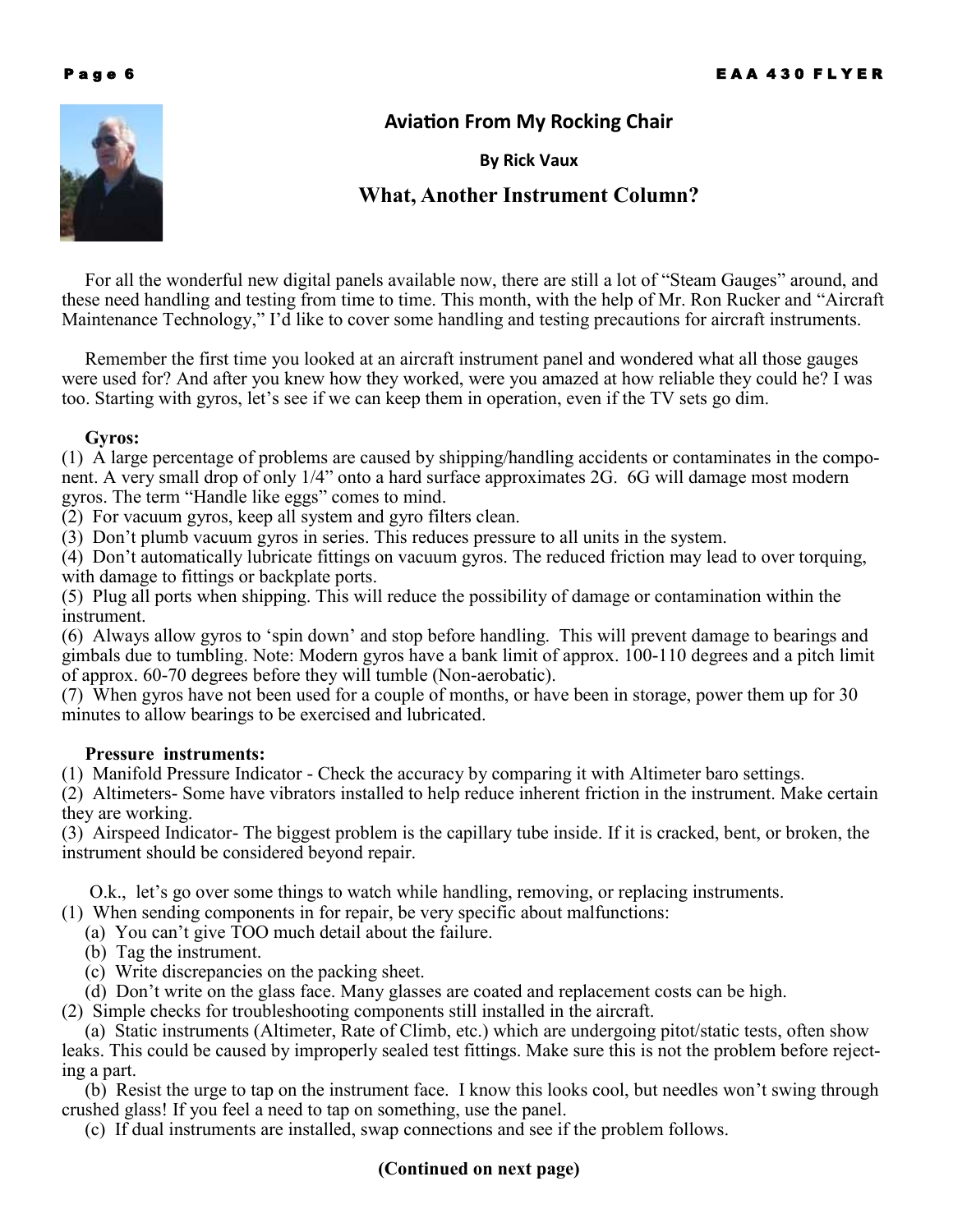(d) Water finds it's way into static systems from time to time. Send any instrument to the repair shop immediately if the possibility of or actual water is found in it.

 (e) On instruments with plastic cases, such as; Airspeeds, Altimeters, or Rate of Climb, don't over tighten the fittings. If the seal between the threaded inserts and the case is broken, the case will require replacement.

 (f) Blown diaphragms in the Altimeters and Airspeed can occur while testing pitot/static systems. Be aware that dumping pressure testers too fast, without venting the instruments first can cause this. And finally, DON'T EVER BLOW INTO THE PITOT TUBES! It is extremely easy to damage your instruments, and it just looks WRONG.

 Well, Troopers, I've used up my limited gray matter once again, so be safe out there and since I write this on Mothers Day, bless all the Mothers, Mothers in Law, Grandmothers, and Great Grandmothers out there. Thanks for giving us life and flight.

Rick Vaux TC4130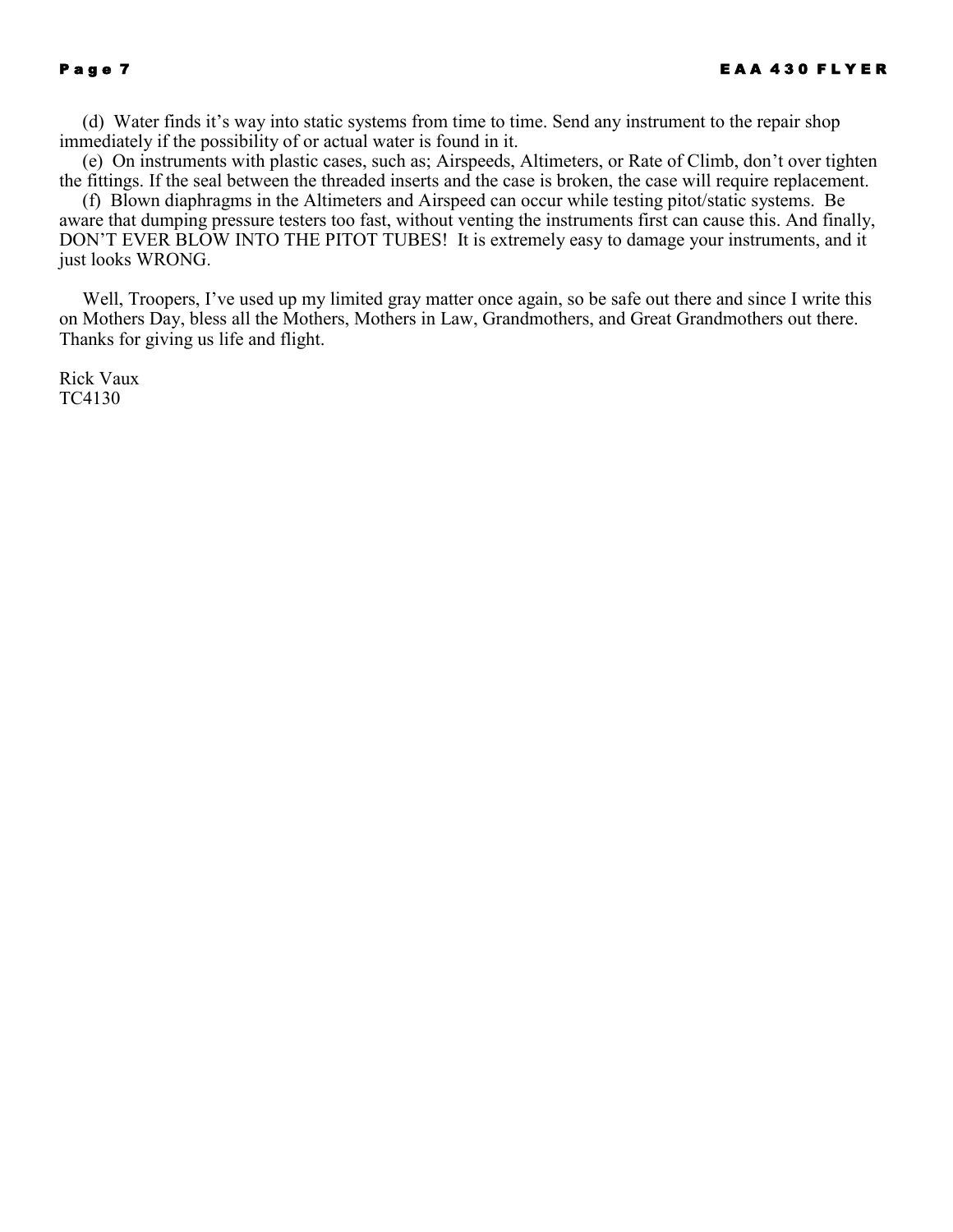#### EAA Chapter 430 Membership Gathering Minutes **April 30, 2022**

Meeting social and sign-in 0930

Chapter President Ray Ballantyne called the Membership Gathering to order at 1003. Ray led The Pledge of Allegiance to the Flag with 23 members and 2 guests attending.

Guest/New Member Intro's: Jon Picker, Dan Gase. (Dan is soon to be the outgoing and Jon the in-

coming Port of Port Angeles, Airport Manager.)

Approve Minutes: March minutes were approved as submitted.

Correspondence:

Ray Ballantyne delivered a Flying Start program pep-talk, explanations about available EAAprovided promotional and informational materials and the key processes and effort being put in to ensure that all goes smoothly. Thanks to all involved from Ray!!

There has been ongoing contact with EAA Chapter 406, Bremerton "Rainbirds", to help them with EAA online signups and registrations for their Young Eagles events and potential flyout coordination with our informal fly-out activities

Old Business:

Bud Davies presented acknowledgment certificates and pins to our numerous and hard working Young Eagles participants

Ray described more details about the Flying Start processes for the May 28 event, starting in the W.R. Fairchild Airport (KCLM) conference room at 1:00pm, after the regular monthly Membership Gathering

call for getting the word out to possibly interested would-be pilots that we may know call for event pilots

- Still 1 helicopter blade available for \$75.
- Fly-out Coordinator Barry Halsted talked about the April fly-out to Skagit to see the tulips. May's destination might well be Friday Harbor. Stay tuned…

A five airport "Poker Run" could be a possibility for July?

Scholarship Coordinator Dave Miller brought two of the Alaska aviation prints, donated by Deb Cox, and kicked off a silent auction with opening bids

Work on the Recognition Plaza is expected to resume imminently, with Ray to be coordinating a work party at W28 Memorial Rock (within the next week or so)

Building Fund - Ken and Mary Brown have made an inaugural donation of \$100.

Ray shared a brief update about [Andy Sallee's] new hangers and other projects at Sequim Valley Airport (W28), including hope and potential ideas for more permanent facilities for the chapter.

New Business:

Armed Forces Airport Appreciation Day and Fly-In, May 21 (KCLM)

Ray talked briefly about our Young Eagles event and Flying Start promotion activities. W.R. Fairchild Airport manager Dan Gase highlighted the day's events and facilities Both Ray and Dan called for volunteers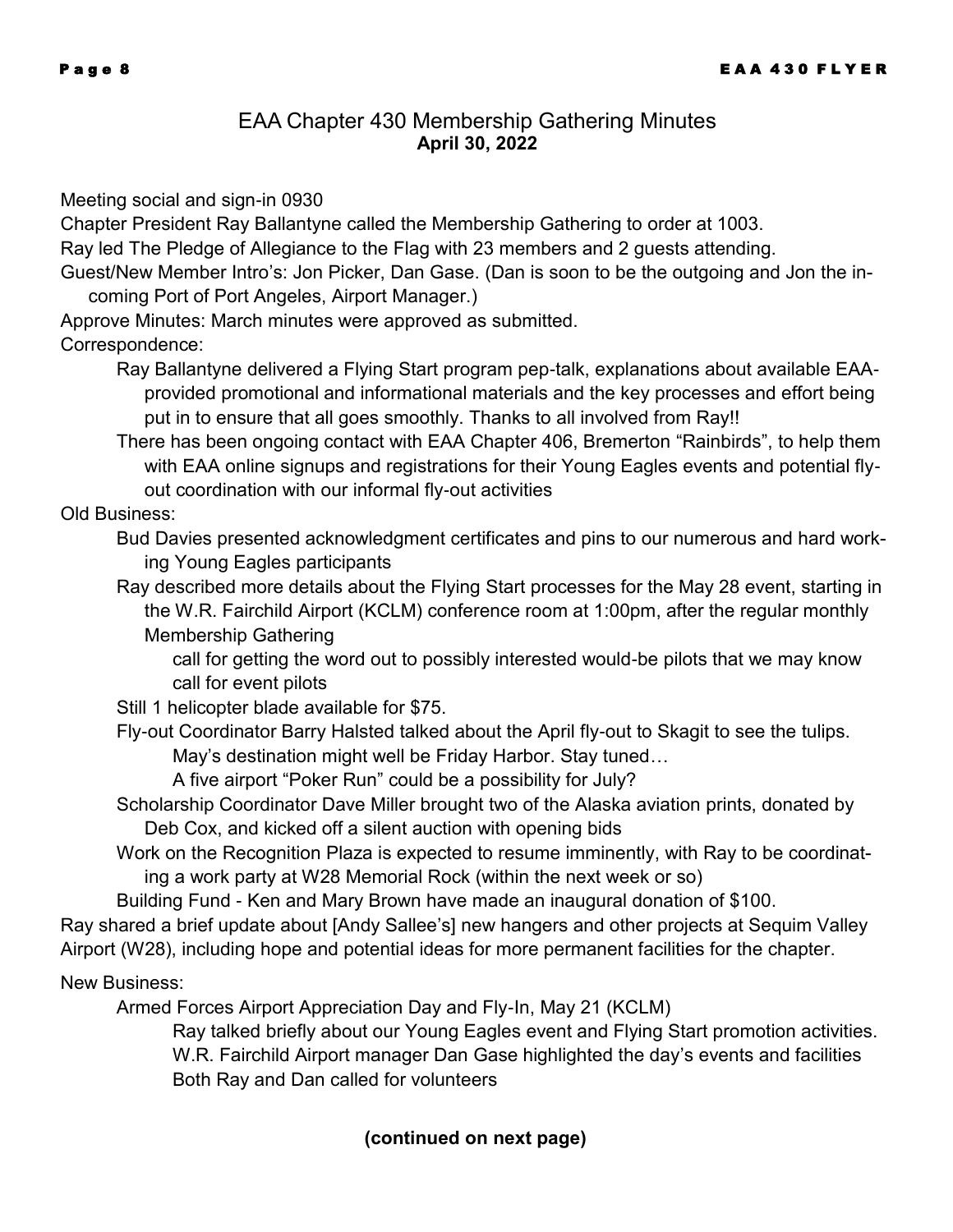- Tracy Halsted discussed the May 21 Young Eagles event (KCLM) the number of ground volunteers seems adequate. There are currently 5 pilots, but a few more would be appreciated.
- Flying Start Event (KCLM), May 28 Ray called for volunteers and pilots
- Ray distributed some nifty "Dynon" ball caps 2 navy blue ones related to a couple of members' Dynon Avionics-related activities, and a pink one to Joan Miller for being so helpful and involved with so many things

Project Reports

- Dave Moffitt RV-12 in the process of moving to his hangar at KCLM
- Richard Howell Sling 2, ballistic parachute mounting and elevator control linkages Rick Vaux - ultralights
- Dave Woodcock sold his Husky. He and Dave Miller have gone in on a build-position for a brand new Legend Super Cub
- Ray shared that Dave Boerigter was able to get his insurance concerns resolved and will be keeping his Mooney!

Ray adjourned the gathering at 1109.

- Pizza and other refreshments (Thanks especially to Bud Davies and Joan Miller!)
- Dan Gase presented an overview of W.R. Fairchild and Seiku airports, during his time as Airport Manager. Just about any small airport and their airport manager would be thrilled to have just one major improvement project accomplished. The number of significant things Dan has done is nothing short of magnificent!
	- New facilities and appointments in the main terminal building
	- Bringing Life Flight Network air medical service to Port Angeles and Clallam County
	- Initial and ongoing effort to establish Dash Air Shuttle and service between Port Angeles and SeaTac
	- New box hanger construction well underway
	- City sewer extension to new and existing hangers
	- Negotiations and agreements for runway and taxiway resurfacing and realignment projects in 2022 and 2023
	- Finding such a capable and enthusiastic airport management successor in Mr. Jon Picker. Welcome Jon!
	- That's just a short list from a huge number of wonderful things Dan has been able to do. Farewell Dan! Thank you for everything!

Respectfully submitted,

Richard Howell, EAA 430 Secretary